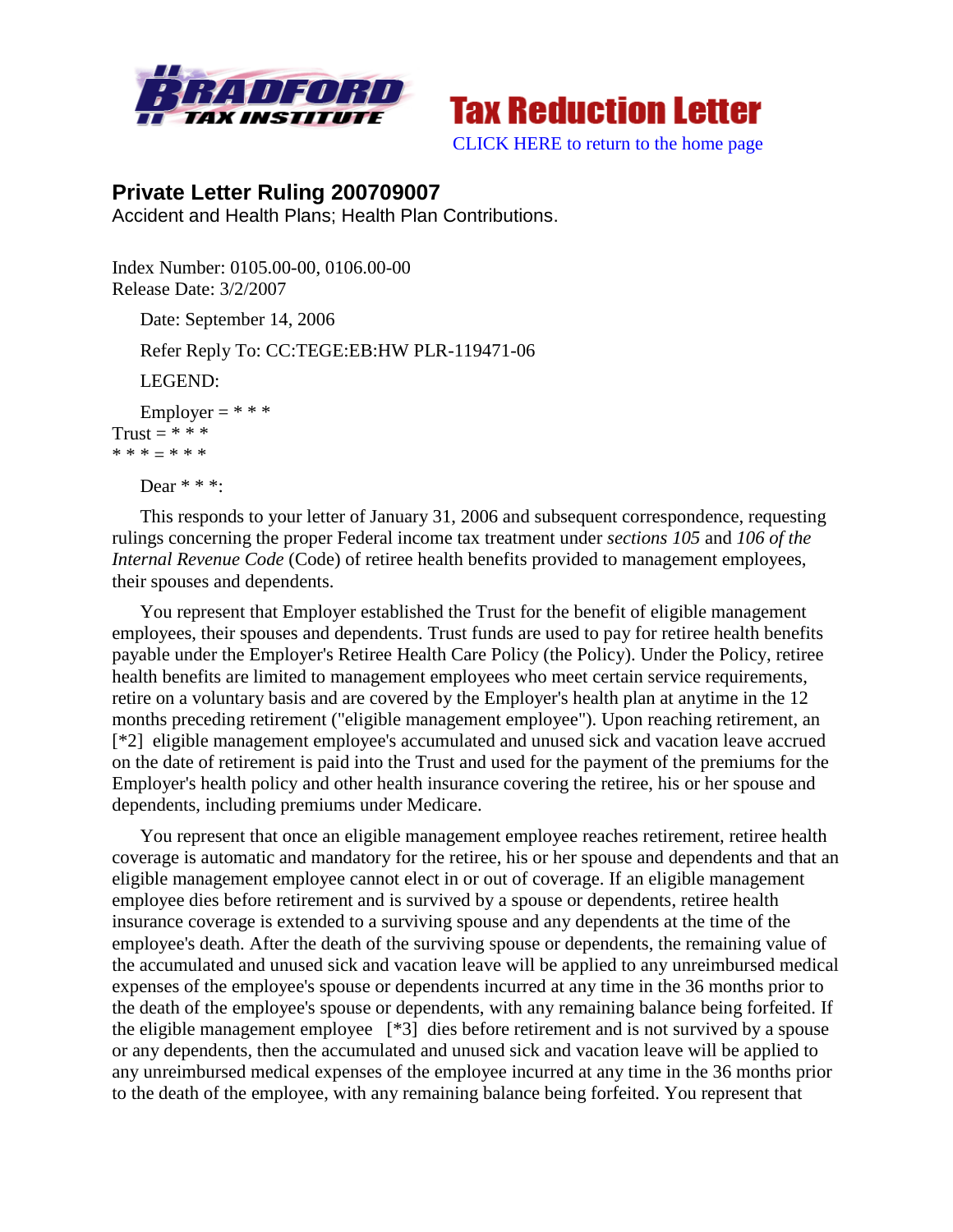under no circumstance may the retired eligible management employee or the retired eligible management employee's spouse or dependents receive any unused amounts at any time in cash or other benefits. Any amounts not applied to health insurance or to reimburse medical expenses will be forfeited.

*Section 61(a)(1) of the Code* and *section 1.61-21(a)(3) of the Income Tax Regulations* provide that, except as otherwise provided in Subtitle A, gross income includes compensation for services, including fees, commissions, fringe benefits, and similar items.

*Section 106(a) of the Code* provides that the gross income of an employee does not include employer-provided coverage under an accident or health plan. *Section 1.106-1 of the regulations* states that the gross income of an employee does not include contributions which his employer makes to an accident or health plan [\*4] for compensation (through insurance or otherwise) to the employee for personal injuries or sickness incurred by the employee, the employee's spouse, or the employee's dependents as defined in *section 152 of the Code*. The employer may contribute to an accident or health plan either by paying the premium on a policy of accident or health insurance covering one or more of the employees, or by contributing to a separate trust or fund which provides accident or health benefits directly or through insurance to one or more of the employees. However, if the insurance policy, trust or fund provides other benefits in addition to accident or health, *section 106* applies only to the portion of the contributions allocable to accident or health benefits.

*Section 105(a)* provides that, except as otherwise provided in *section 105*, amounts received by an employee through accident or health insurance for personal injuries or sickness shall be included in gross income to the extent such amounts (1) are attributable to contributions by the employer which were not includible in the gross income of the employee, or (2) are paid by the employer.

*Section 105(b)* states that except in the case of amounts attributable  $[^*5]$  to (and not in excess of) deductions allowed under *section 213* (relating to medical expenses) for any prior taxable year, gross income does not include amounts referred to in subsection (a) if such amounts are paid, directly or indirectly, to the taxpayer to reimburse the taxpayer for expenses incurred by the taxpayer for the medical care (as defined in *section 213(d)*) of the taxpayer or the taxpayer's spouse or dependents (as defined in *section 152*). *Section 1.105-2 of the regulations* provides that only amounts that are paid specifically to reimburse the taxpayer for expenses incurred by the taxpayer for the prescribed medical care are excludable from gross income. Thus, *section 105(b)* does not apply to amounts that the taxpayer would be entitled to receive irrespective of whether or not the taxpayer incurs expenses for medical care.

In Situation 1 of *Rev. Rul. 2005-24, 2005-16 I.R.B. 892*, an employer sponsors a reimbursement plan that reimburses the substantiated medical care expenses of both current and former employees (including retired employees), their spouses and dependents. Under no circumstances may an employee receive taxable or nontaxable benefits under the plan, other the [\*6] reimbursement of medical care expenses incurred by the employee and his or her spouse and dependents. When an employee retires, the employer automatically and on a mandatory basis (as determined under the plan) contributes an amount to the reimbursement plan equal to the value of all or a portion of the retired employee's accumulated unused vacation and sick leave. Under no circumstances may the retired employee or the retired employee's spouse or dependents receive any of the designated amount in cash or other benefits. The ruling concludes that coverage and reimbursements made under the plan described in Situation 1 are excludable from gross income under *section 106*.